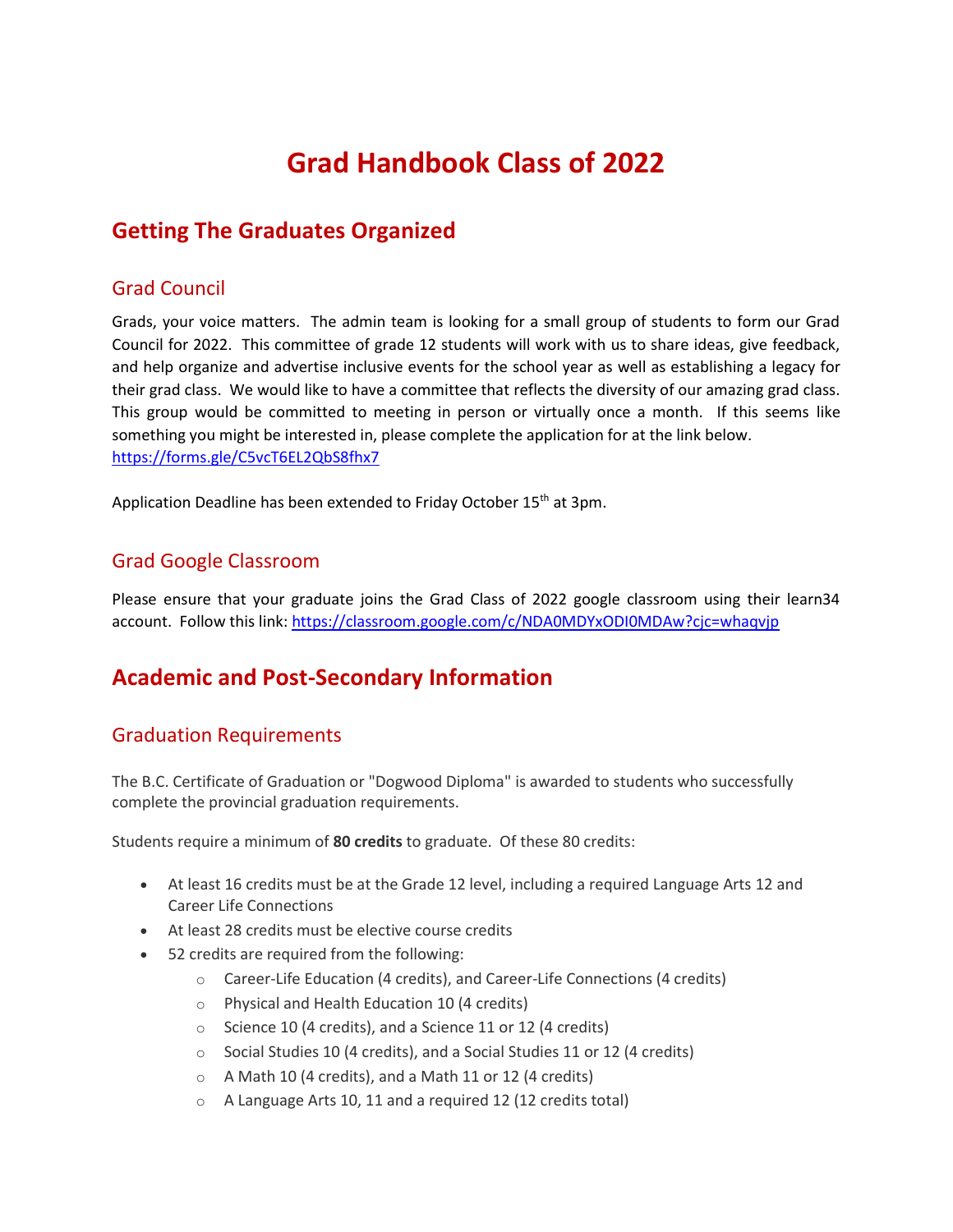$\circ$  An Arts Education 10, 11, or 12 and/or an Applied Design, Skills, and Technologies 10, 11, or 12 (4 credits total)

In addition, students must also complete three graduation assessments:

- The Grade 10 Numeracy Assessment was introduced in 2018
- The Grade 10 Literacy Assessment was introduced in 2019/20
- The Grade 12 Literacy Assessment introduced in 2021/2022

#### For French Immersion/ Dual Dogwood:

French Immersion students can earn both a British Columbia Certificate of Graduation (Dogwood Diploma) and a Diplôme de fin d'études secondaires en Colombie-Britannique.

To graduate with both diplomas, French Immersion students must meet the graduation requirements for the Dogwood Diploma and, of these 80 credits, they must earn:

- At least 16 credits at the Grade 12 level (including a Français langue seconde-immersion course at the Grade 12 level)
- Français langue seconde-immersion 10 (4 credits)
- A Français langue seconde-immersion course at the Grade 11 level (4 credits)
- Français langue seconde-immersion 12 (4 credits)
- At least 12 credits in Grade 10, 11, or 12 courses that are in French with at least 4 of these credits at the Grade 11 or 12 level.

In addition, students must also complete four graduation assessments:

- The Grade 10 Numeracy Assessment was introduced in 2018
- The Grade 10 Literacy Assessment was introduced in 2019/20
- The Grade 12 Literacy Assessment introduced in 2021/2022
- The Évaluation de littératie de la 12e année Français langue seconde immersion introduced in 2021/22

# Literacy and Numeracy Assessments

These assessments will take place throughout the school year, in November, January, April and June. The schedules will be posted on our school website.

# **Scholarships, Awards and Bursaries**

Information available on our district's website: [https://www.abbyschools.ca/node/23.](https://www.abbyschools.ca/node/23) Please visit the website for details, opportunities, applications, deadlines.

# Ministry of Education Scholarships

o [Provincial Scholarship Program Information for Students](https://www2.gov.bc.ca/gov/content/education-training/k-12/support/scholarships/provincial-scholarships)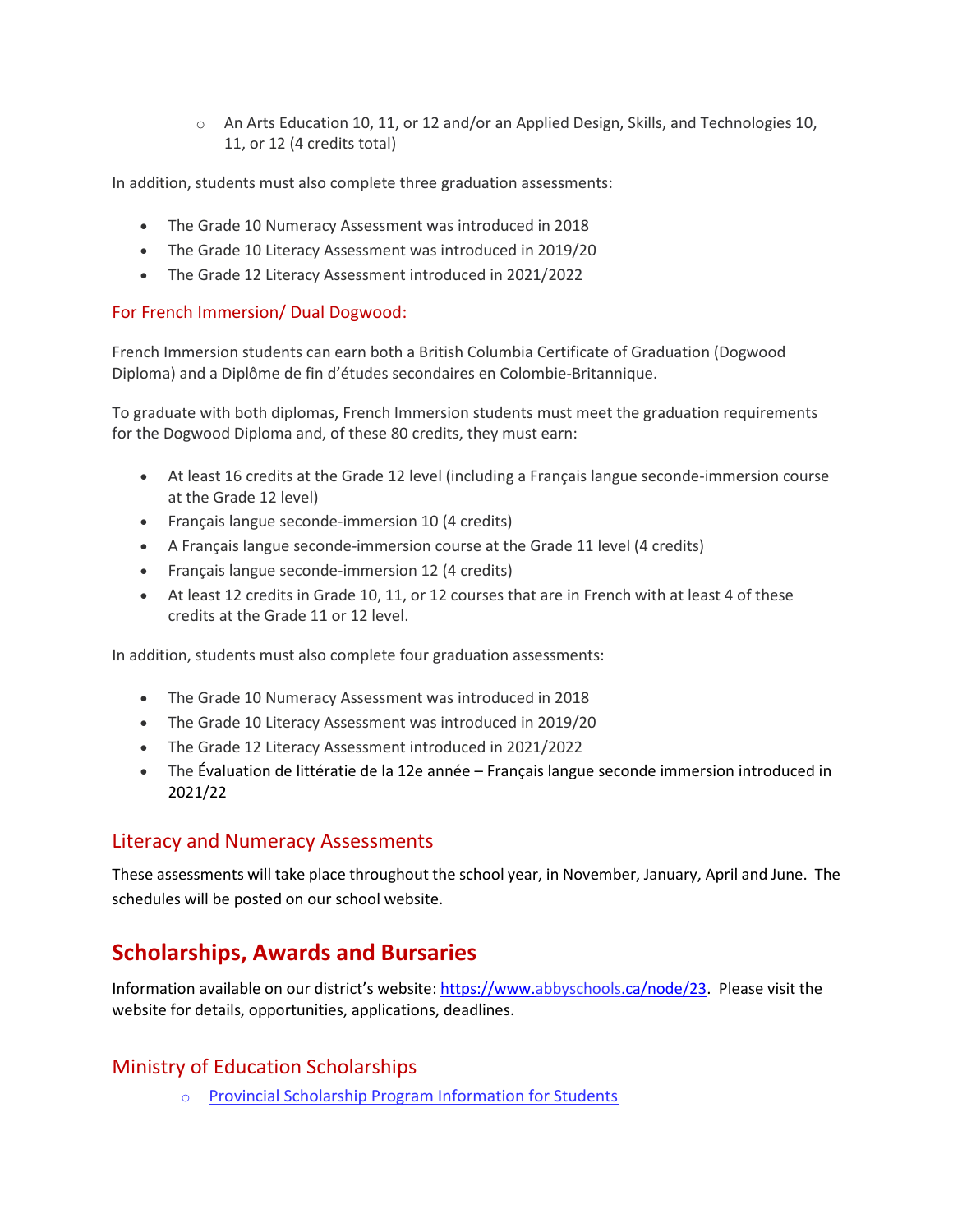- o [BC Excellence Scholarships](https://www2.gov.bc.ca/gov/content/education-training/k-12/support/scholarships/provincial-scholarships/bc-excellence-scholarships)
- o [BC Achievement Scholarships](https://www2.gov.bc.ca/gov/content/education-training/k-12/support/scholarships/provincial-scholarships/bc-achievement-scholarships)
- o [District & Authority Awards](https://www.abbyschools.ca/announcement/district-scholarship-awards-program-now-open) *(LINK TO APPLICATION AT THE BOTTOM OF THE PAGE)*
	- o Abbotsford School District [District & Authority Awards -](https://docs.google.com/forms/d/e/1FAIpQLSflSD1HTBN1_7YeQWLqSktz3xXasCYsgK6tKBy1UnuP4uO6pA/viewform?usp=sf_link) [Application](https://docs.google.com/forms/d/e/1FAIpQLSflSD1HTBN1_7YeQWLqSktz3xXasCYsgK6tKBy1UnuP4uO6pA/viewform?usp=sf_link)
	- o Abbotsford School District [District & Authority Awards -](https://www.abbyschools.ca/sites/default/files/DS%20Student%20Info%20Package%202021-22%20final.pdf) [Information Sheet](https://www.abbyschools.ca/sites/default/files/DS%20Student%20Info%20Package%202021-22%20final.pdf)
- o [Pathway to Teacher Education Scholarship](https://www2.gov.bc.ca/gov/content/education-training/k-12/support/scholarships/provincial-scholarships/pathway-to-teacher-education-scholarship)

# Apprenticeship Financial Supports & Awards

- o [Apprenticeship Financial Supports & Award](http://www.itabc.ca/sites/default/files/docs/Trades-Training/ITA_Financial_PDF01.pdf)
- o [Work in Trades Award](https://www2.gov.bc.ca/gov/content/education-training/k-12/support/career-programs/apprenticeship-and-trades/youth-work-in-trades)
- o [Employment Insurance](http://www.itabc.ca/grants-tax-credits/employment-insurance)
- o [Canada Apprentice Loan](http://www.itabc.ca/canada-apprentice-loan)
- o [Red Seal Incentive & Completion Grant](http://www.itabc.ca/grants-tax-credits/grants)
- o [Apprenticeship Tax Credits](http://www.itabc.ca/grants-tax-credits/tax-credits)
- o [Wage Subsidy Work Experience Program](http://www.employmentconnections.bc.ca/wage-subsidy-program-for-employers/)
- o [Skilled Trades Employment Program \(STEP\)](http://www.stepbc.ca/about/)

# Other Scholarships & Awards

There are many scholarship & award websites. Visit your school's Career Centre for more options. Below is a list of some of the main websites to explore.

- o [UFV Student Financial Aid, Awards, Bursaries, and Scholarship information](https://ufv.ca/fineaid/)
- o [www.studentsawards.com](http://www.studentsawards.com/)
- o [www.studentscholarships.org](http://www.studentscholarships.org/)
- o [www.scholarshipscanada.com](http://www.scholarshipscanada.com/)
- o [www.bcscholarships.ca](http://www.bcscholarships.ca/)

# District and Authority Awards Information Package:

[DS Student Info Package 2021-22 final.pdf](https://www.abbyschools.ca/sites/default/files/DS%20Student%20Info%20Package%202021-22%20final.pdf)

# Abbotsford Community Foundation

#### **Selected By:** Community Panel

**Due Date:** end of February; Final Date to be announced (check our school website)

The local community generously provides thousands of dollars to district schools in the way of bursaries and scholarships. The awards have a variety of criteria and qualifications, making them applicable to a wide range of students. For ease of application, all these awards can be accessed in one application form. The application form and the booklet describing the awards will be available online during the first week of February.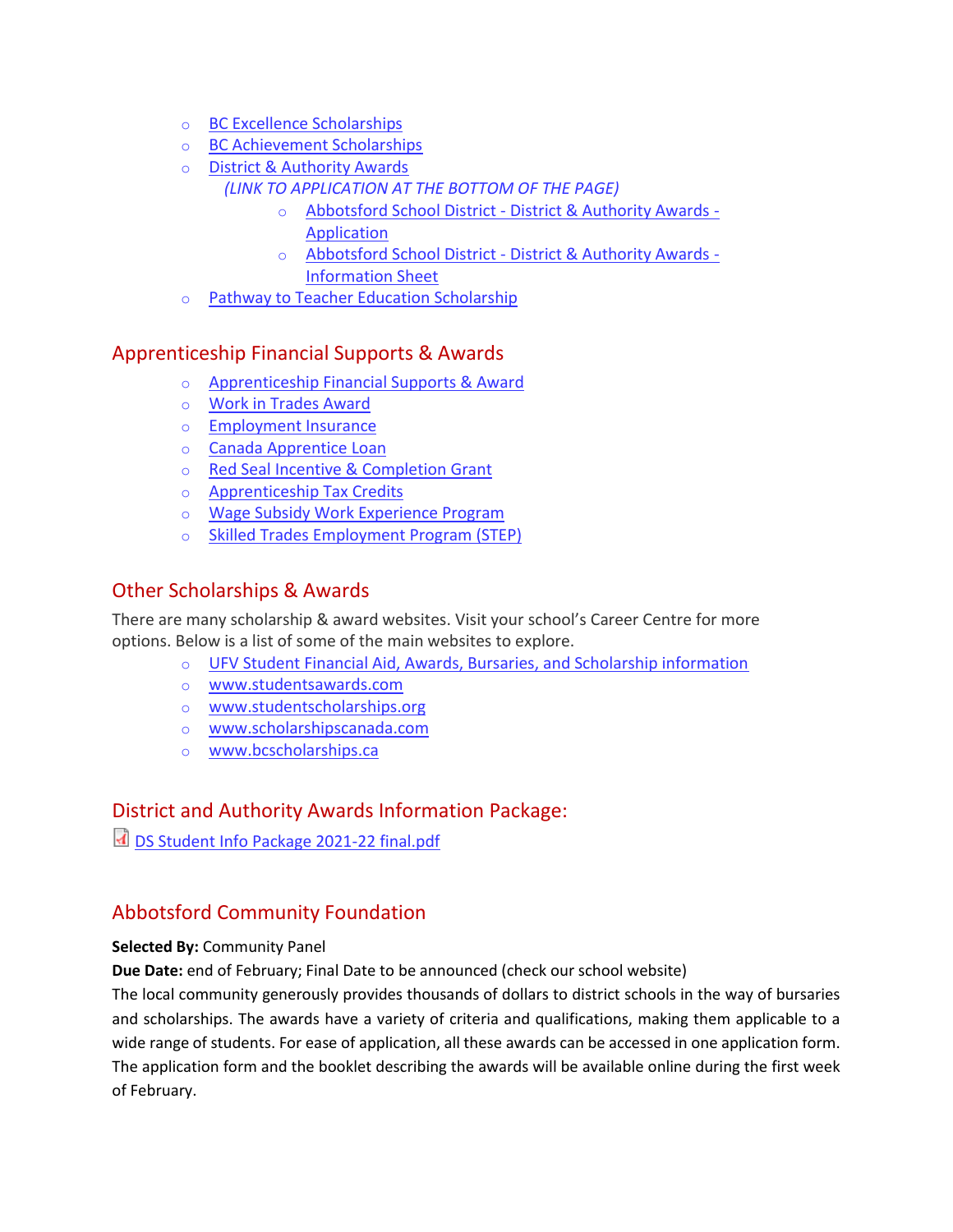- Students apply for these in February submitting Application letter, reference letters, and statement of grades
- Funds provided by Abbotsford businesses, estates, community service organizations, etc.
- Abbotsford Community Foundation Donors choose recipients
- Awards vary from \$500 \$3,000
- Awards are presented at convocation in June

# Youth Work in Trade Scholarships (YWIT)

To address the shortage of skilled trades people in BC, any student working summers or part-time in the trades can register to become a Secondary School Apprentice and earn up to 16 high school graduation credits for 480 hours of work. SSA students are eligible for a \$1000.00 scholarship if they graduate with a C+ average in their Gr. 12 courses and report a total of 900 hours of work by December  $30<sup>th</sup>$  of their graduation year. See Mr. Gill for more information.

# Online Ed Planner

All students who have intentions of applying to post-secondary for Fall 2022 should The BC Education Planner website to plan, explore and apply. The Student Transcript Service (STS) is also an important resource. See Mrs. Solgaard for more information in the Career Center for more information. You are able to make an appointment with her, simply by adding your name, phone number and email address to her appointment request sheet.

# Post-Secondary Info

This year there will be a mix of in person and virtual university information sessions. During these sessions, students can learn more about institutions, programs, requirements, and deadlines. It is also a great opportunity to ask questions specific to your interests. Grads should check our school website regularly to ensure they don't miss out.

#### Capstone Presentation

All grads are required to prepare a 10-minute presentation of their journey through high school and their future plans. The date is set in place by the Career Life Connections 12 teacher. This presentation is a mandatory requirement and intended to be a celebration of your K to 12 educational experience.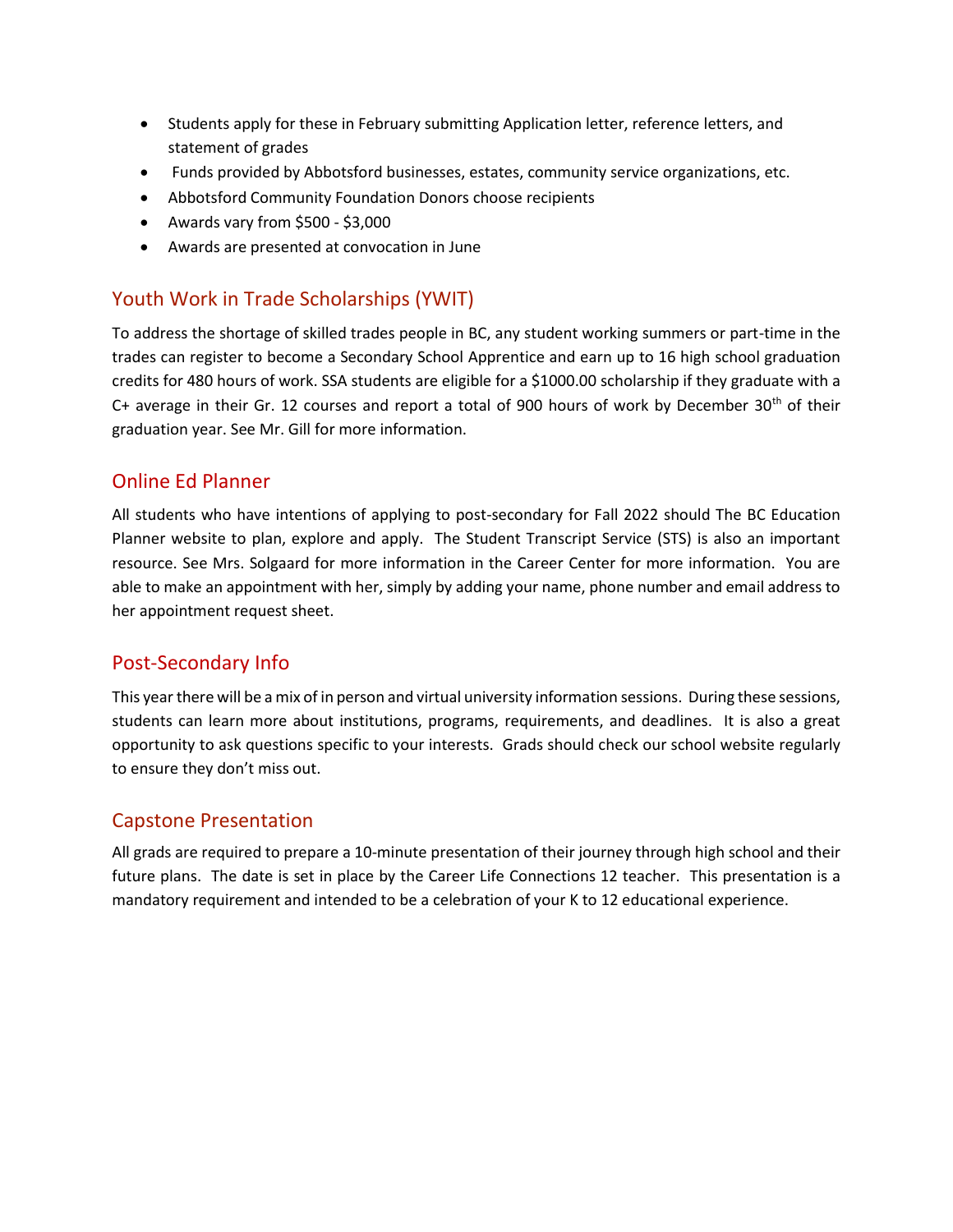# **Grad Opportunities and Events**

# Eligibility for Graduation

**To be considered "eligible for graduation" each student must**

- *be completed their numeracy and literacy assessments*
- *be no less than 80% completed your online course work by May 1st .*
- *have or be currently in the process of completing all required credit classes by May 1st*
- *show your counsellor proof of registration in Summer School for one final course by June 1st .*

If you are not sure if you have completed the requirements, please see your counselor. There will be several opportunities to check and review transcripts prior to the June  $1<sup>st</sup>$  deadline.

### Grad Conduct Expectations

To participate in grad activities including Grad Cruise, Night to Remember, Prom and other activities, grade 12 students must demonstrate good conduct, school attendance, and be a good example to their peers. All activities and events listed below are school organized and sponsored and therefore all school rules apply. All events are drug and alcohol free. Attendance to these events is a privilege, based on academic eligibility, one's behaviour at school and in the community and the general health and safety of the individual and all those in attendance. Administration may remove this privilege at any time.

#### COVID-19 Notice

We are excited to once again be making plans to celebrate our amazing 2022 graduating class. Please recognize that we are planning with the best intentions and will be ready to adjust and adapt if necessary. **All grad events and activities and their final details will be based on the BC Health and Safety Guidelines and the Public Health Orders we are under at the time of the scheduled event.** 

# Grad Valedictorian

A Valedictorian is a representative of the graduating class who speaks on behalf of the graduates at the Grad Ceremony. This honour recognizes an outstanding representative of the graduating class who has attended Mouat for at least the past two years, has a high academic standing, demonstrates Mouat spirit, has an ability to communicate well, demonstrates leadership ability, excels in a variety of curricular and extra-curricular activities and is overall a "well-rounded" student. Teacher nominated students will be reviewed by a committee of staff members who will present a short list of candidates to the Grade 12 students for their vote.

#### Yearbook, Blurbs & Baby Photos

Grads will be able to leave a memorable message of 250 characters or less with your grad photo in the yearbook. Blurbs and baby photos must be emailed to Ms Coleman by Thursday March 3rd**.**  [courtney.coleman@abbyschools.ca](mailto:courtney.coleman@abbyschools.ca)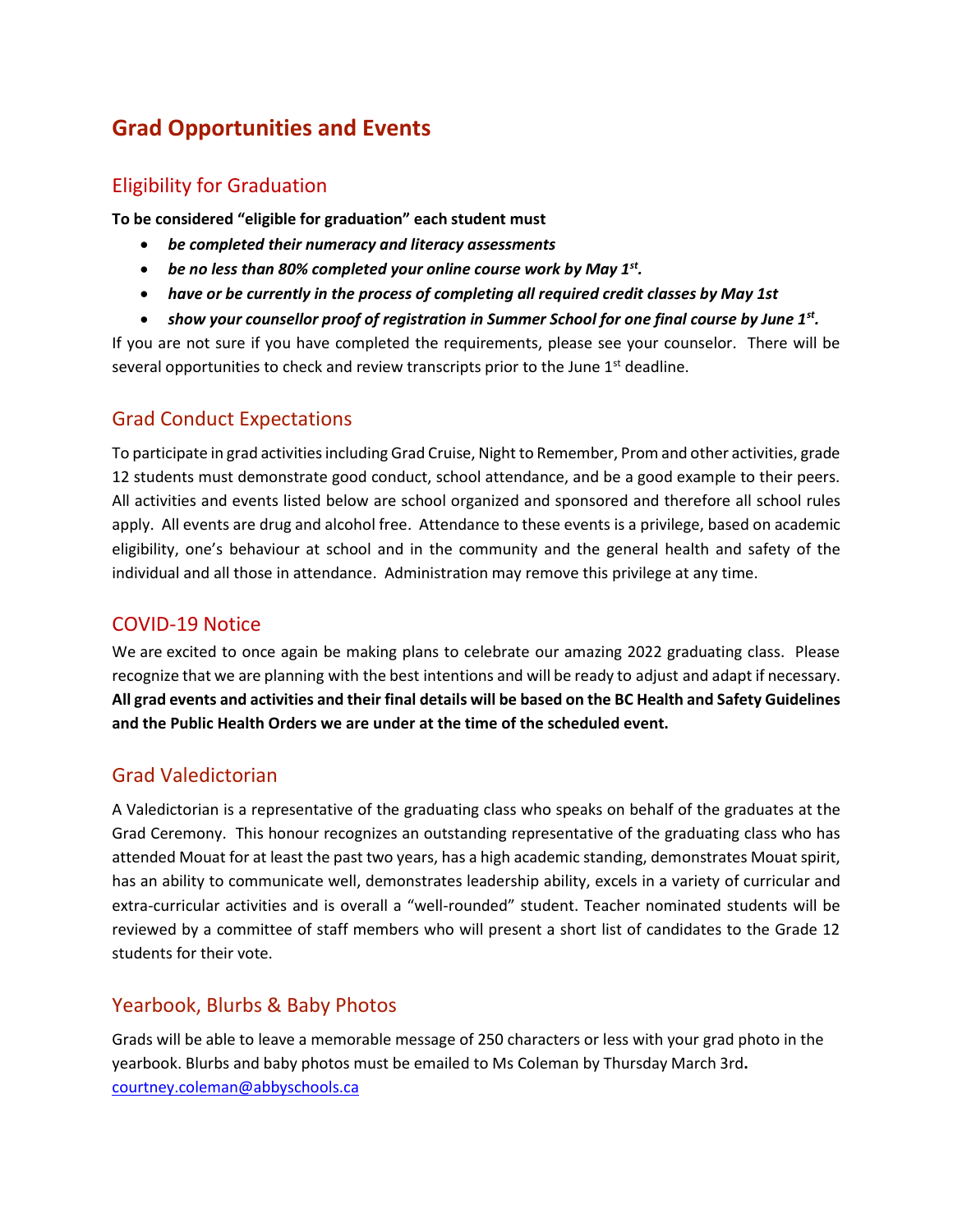To avoid disappointment by having your write-up altered and/or refused for the yearbook, please adhere to the following rule: *Anything that alludes, or that might be seen to allude, to drugs, alcohol, and/or other issues that are in opposition to the student code-of-conduct at WJMS will be edited and/or refused.*

**Tip:** A yearbook is a memento and while you might know who JB is in 2022, you may be mystified by who it is when you look back at it in 2039. Try to stay away from using abbreviations for your entire write-up.

#### STEPS FOR THE WRITE-UP:

*1. Microsoft Word*: Type your **NAME** in big font at the top. Then, paste your baby photo underneath. Below your baby photo you will add a MAXIMUM of **250 CHARACTERS, not words, CHARACTERS, one letter, number or space is one character,** for your grad write-up. (You can use Microsoft word character count to verify, try to avoid using all abbreviations.) Scanners are available the library if you need to scan in your baby photo. Please make sure your picture is saved as a jpeg file with a resolution of 300 dpi if possible.

**2. USE SPELL CHECK**, re-read and have someone else double check and proof your write-up before sending it in. We will not allow changes once your write- up is submitted

#### Grad Photos

Grad Photos will be separate from the regular school photos and will occur January 4<sup>th</sup> to 13<sup>th</sup> 2022. Grad Photo appointments will be made online. Retakes are available February 23<sup>th</sup> & 24<sup>th</sup>. You MUST have your picture taken here at the school to be on the grad composite and in the yearbook – this is a FREE service. There is a \$40 sitting fee if you want to purchase grad picture packages.

# Grad Clothing

We have already placed our first grad clothing order of the year. Our second order will be placed on Friday February 25, 2022. Ordering will reopen on Wednesday February 16, 2022.

# Grad Ceremony Rehearsal

Students who are participating in the Grad Ceremony are required to attend on a rehearsal. Students At the rehearsal, we will practice where we will line up, what line you are in, and who you are standing beside. We need you there so we can see how you will fit in the rows. You will also learn the procedure for crossing the stage. You will be nervous enough as it is, but we will practice so you will be calm in the evening.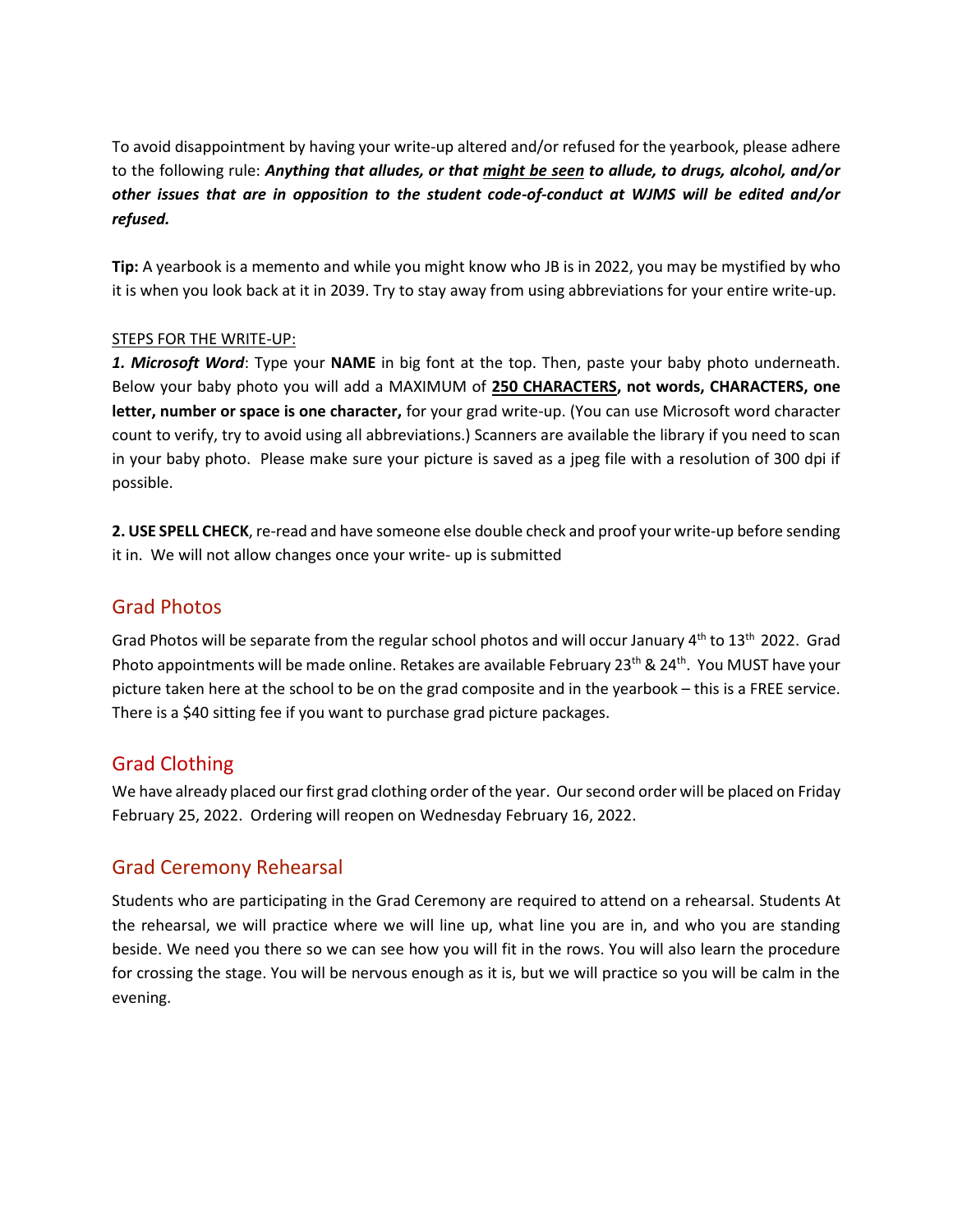# Grad Ceremony Invitations

Each Graduate will receive two invitations for family and friends which is included in your Graduation Ceremony fee. Additional tickets can be purchased online <https://schoolcashonline.com/> or in the office for \$5.00 each. Tickets will not be available until May 2022.

You must have paid your graduation fee and all other school fees before picking up your tickets.

In addition, we are looking into live streaming the ceremony so friends and family can stay in the comfort of their own home and watch you cross the stage from their computer or Internet TV. The link will be provided on our school website a week before the ceremony.

# Grad Ceremony and Convocation: TBA

**Date:** TBA**:** between June 8 to 11 and June 15 to 18th

**Time:** TBA; most likely between 5:00 and 6:00 (Grads will need to be onsite and in line, 30 minutes prior to start.

**Place:** TBA;

- **Cost:** \$40.00 to \$60.00 depending on location
	- includes, cap, gown, tassel to keep, 5x7 grad photo, 11x14 grad class composite, keepsake portfolio and 2 ceremony tickets

Things to know about Grad Ceremony night:

- If you want to take pictures, arrive early, and take the pictures with your family before the ceremony. You will not have the grad gown/stole after the ceremony.
- Each Grad will be given a professional photograph of themselves on the stage by Vibrant Photography
- Out of respect for everyone in attendance, during the ceremony, air horns and other loud instruments are strictly prohibited.
- Come to the ceremony already dressed in your gown with personal clothes underneath.

# Ceremony Gowns

To cross the stage for this formal ceremony, we need to order you a gown. This form will tell us your height (with shoes on) which will help us order you the right length gown. School fees etc. must be paid for us to finalize your order in April. You will receive your cap and gown in the library during the week of the ceremony.

# Hawk Walk and Prom

Date: Monday June 27<sup>th</sup>, 2022 **Time:** 3:00pm to 10:30pm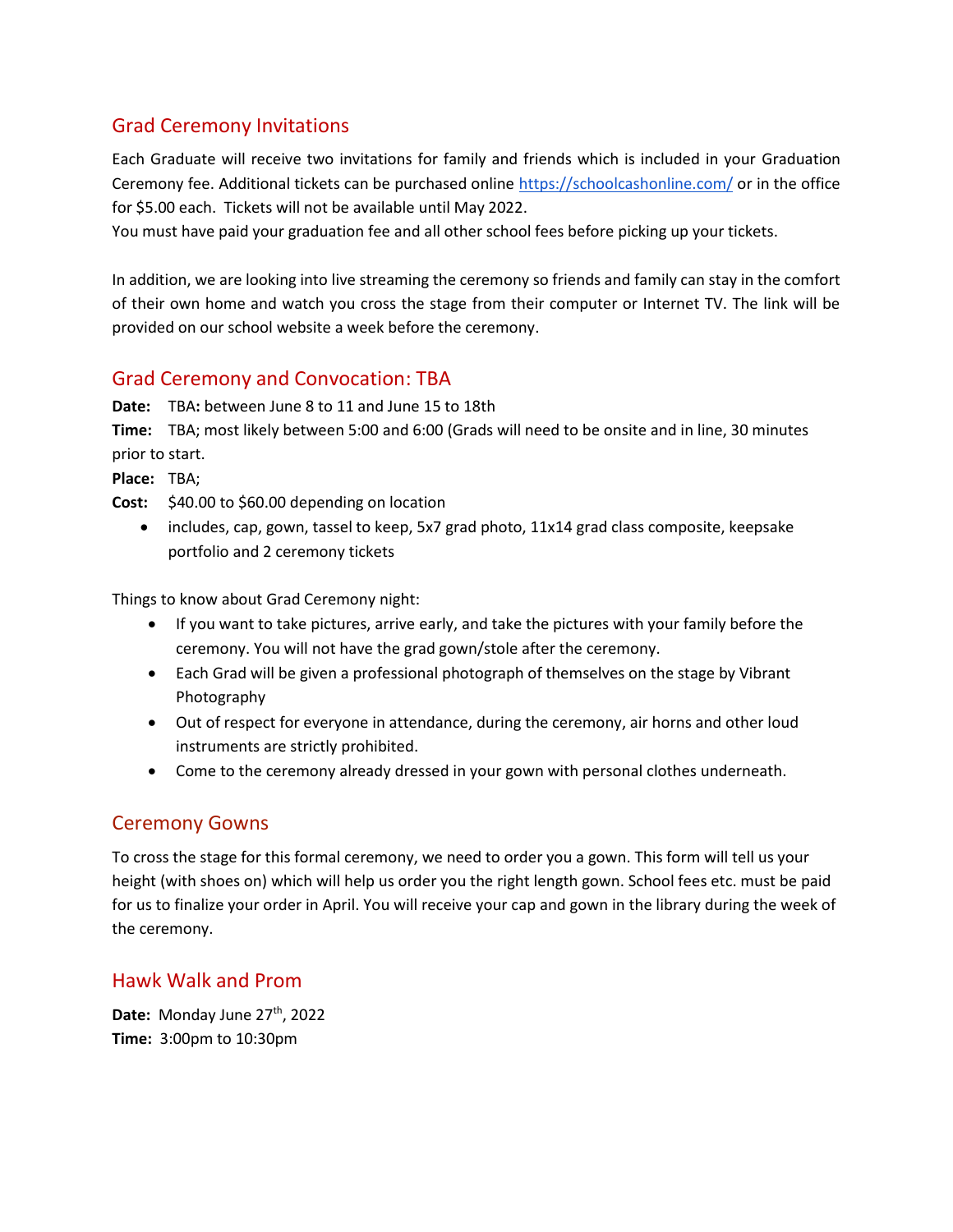Families of students attending Prom are invited to our Hawk Walk on Wednesday, June 27th from 3:00 - 4:30 pm. This is a wonderful opportunity where parents and students can take photos with all the Grads and their families before departing for Prom. The Prom is a formal event where students get to dress up and spend a very memorable evening together. ALL grads and guests are bussed to and from the event. There are no exceptions.

3:00pm Red Carpet Arrival (Front Entrance) 4:30pm Load buses 4:45pm Depart for Newlands Golf and Country Club 5:30pm Arrive at Newlands Golf and Country Club 6:00pm PROM! 9:45pm Depart for WJM 10:30pm Arrive at WJM

This is an event that is free of drugs and alcohol. Students who come to this event under the influence or in possession of drugs or alcohol will not be admitted or allowed to attend Prom.

### **PLEASE NOTE: All details related to prom and convocation will be based on the Public Health Order laid out by the provincial government in June 2022.**

# Prom Guest Applications

More information coming closer to the event. Whether guests are permitted or not will be based on the current public health orders.

# **School Based Grad Events for 2022**

Because of the current health and safety protocols, grad council along with the support of admin has decided to run separate events here at school. Details of both events are below. Both events are optional.

# Optional: Dry Grad – Semi Formal Dinner and Dry Grad

#### Date: Friday February 18<sup>th</sup>

#### **Cost:** \$65.00

Night to Remember is an event that takes place at W.J. Mouat. It usually runs from 5:00 pm to 12:00pm and is an alcohol and drug free event for Mouat Grads only. Each grade 12 student purchases a ticket that enables them entrance into the event. Once they enter, they do not leave until the event is over. The event provides food, entertainment, activities, and prizes for the students. The event is organized and run by parents and guardians of the grad students. Many of the items, food, activities, and prizes are donated by either the local community or by parents themselves. The rest is purchased from the funds that are collected from the sale of the tickets for the event.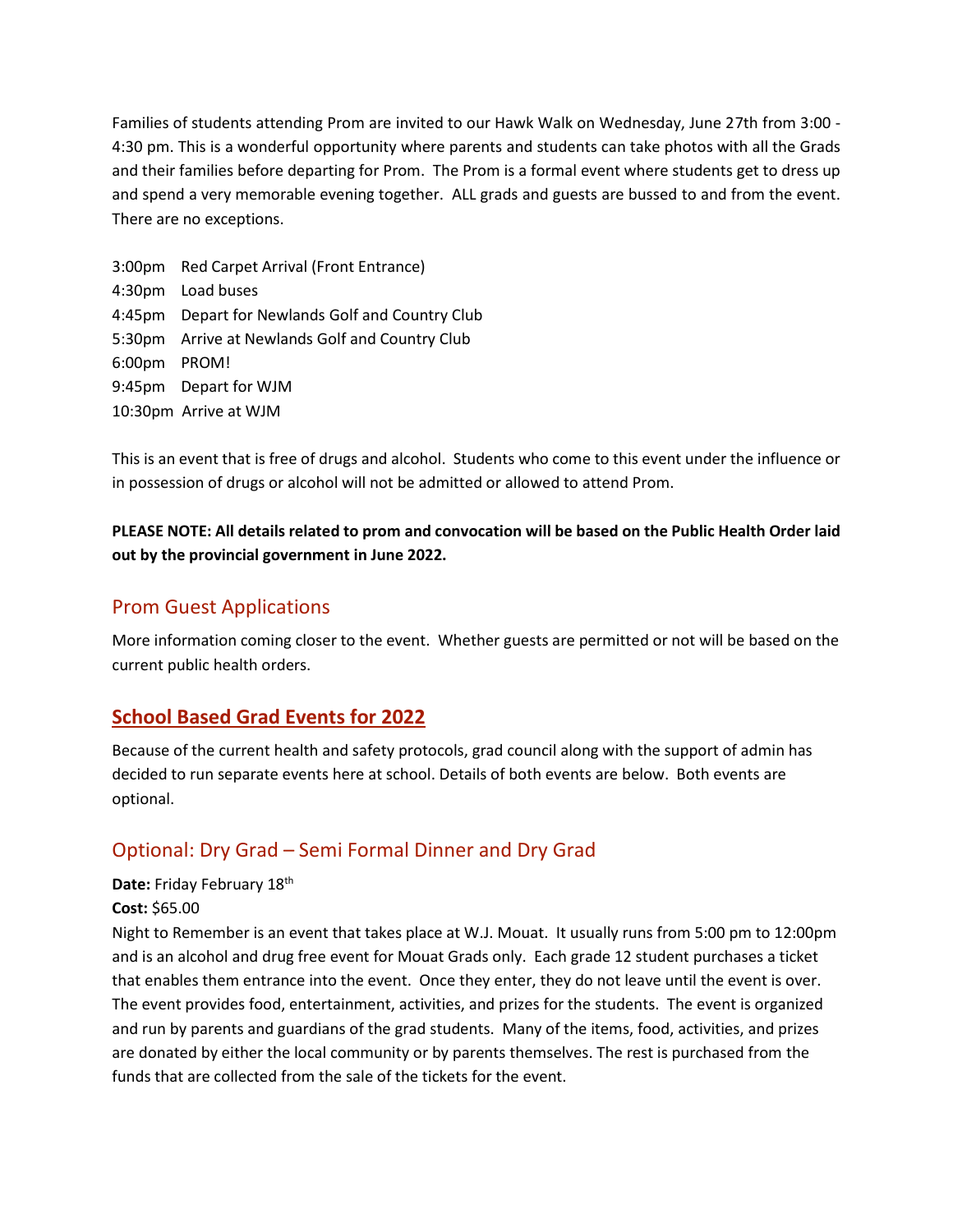We will need many parent volunteers to run the dry grad event. Please sign up under the following categories: food and drink, security, entertainment, swag bags, set up, clean up, décor and theme. Thank you to the many parents who have already volunteered. If you are still interested in signing up and helping out, please complete this form: <https://forms.office.com/r/CXySnxDLAL>

# Optional: Grad Day in May

Date: TBA Cost: estimated \$30.00 This event will include a BBQ, carnival style games and inflatables as well as outdoor movie in our parking lot. More information coming soon.

#### Hawk Walk and Prom

Date: Monday June 27<sup>th</sup>, 2022 **Time:** 3:00pm to 10:30pm

Families of students attending Prom are invited to our Hawk Walk on Wednesday, June 27th from 3:00 - 4:30 pm. This is a wonderful opportunity where parents and students can take photos with all the Grads and their families before departing for Prom. The Prom is a formal event where students get to dress up and spend a very memorable evening together. ALL grads and guests are bussed to and from the event. There are no exceptions.

3:00pm Red Carpet Arrival (Front Entrance) 4:30pm Load buses 4:45pm Depart for Newlands Golf and Country Club 5:30pm Arrive at Newlands Golf and Country Club 6:00pm PROM! 9:45pm Depart for WJM 10:30pm Arrive at WJM

This is an event that is free of drugs and alcohol. Students who come to this event under the influence or in possession of drugs or alcohol will not be admitted or allowed to attend Prom.

**PLEASE NOTE: All details related to prom and convocation will be based on the Public Health Order laid out by the provincial government in June 2022.**

#### Prom Guest Applications

More information coming closer to the event. Whether guests are permitted or not will be based on the current public health orders.

asking for financial aid, the school will consider all requests made with the following guidelines: income assistance, temporary hardship, loss of employment, or use of other programs including school meals etc.